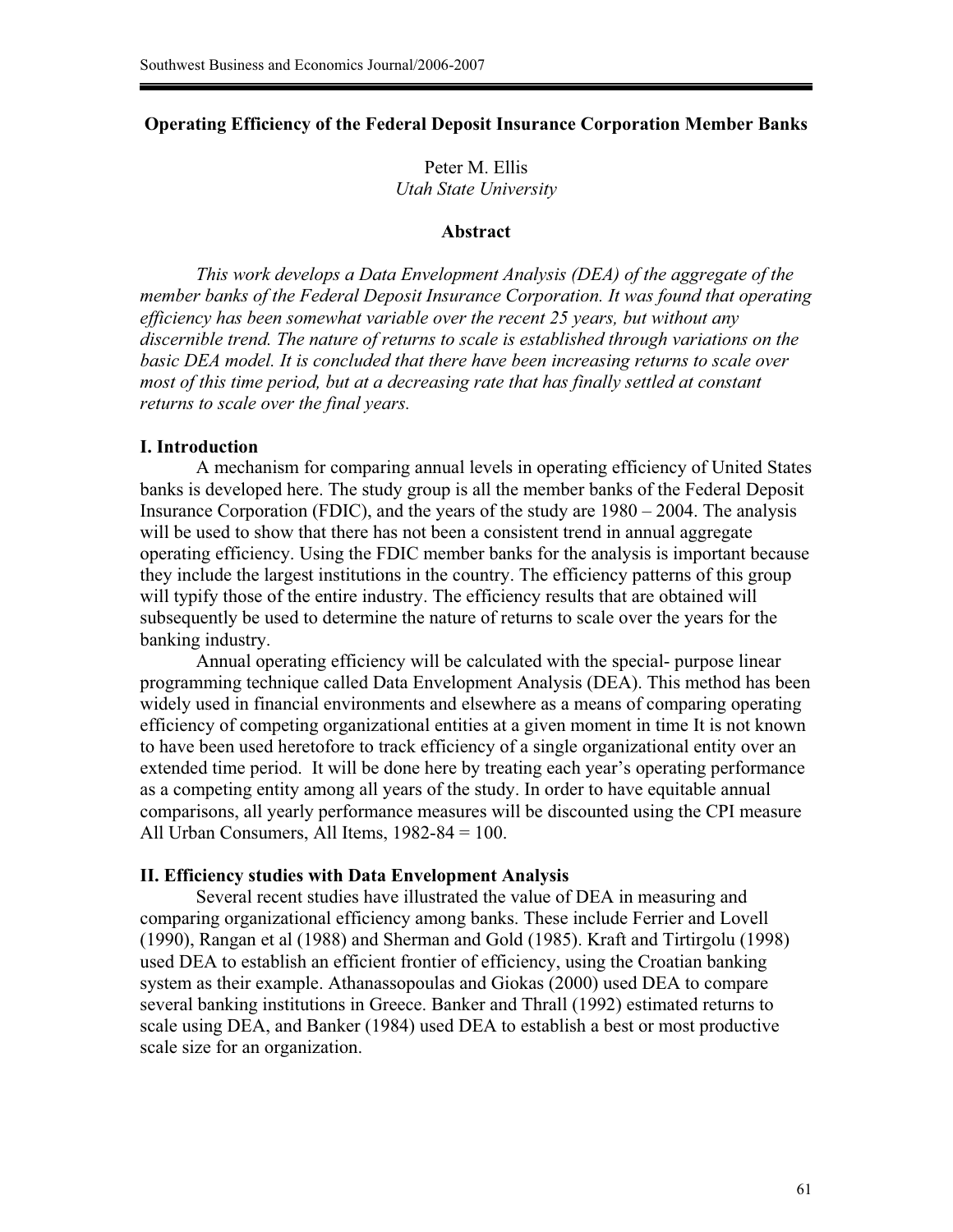Barr, Seiford and Siems (1994) used DEA to predict the occurrence of bank failures. Berg, Forsund and Jansen (1991) applied DEA to a study of comparative organizational efficiency of the Norwegian banks. Favore and Pappi (1995) did a similar study comparing Italian banks to each other. Also, Oral and Yolalan (1990) did an empirical DEA comparative study that incorporated operating efficiency and profitability of different bank branches. Berger and Humphrey (1991) examined the inefficiencies among competing banks that are revealed by DEA. Shaffnit, Rosen and Parodi (1997) used DEA to identify best banking practices among bank branches. Zenios, Zenios, Agathocleous and Soteriou (1999) also used DEA to find the characteristics of efficient bank branch operations.

 The familiar log-linear efficiency models are compared to the newer DEA models in the review by Berger and Humphrey (1997). An important advantage of the DEA approach is that it permits including as many output variables in the model as desired, whereas the log-linear models have just a single output variable.

 Data Envelopment Analysis was first presented by Charnes, Cooper and Rhodes (1978). After the method was so widely embraced, Charnes and Cooper worked with Lewin and Seiford on a monograph that carefully shows the DEA mathematical theory and assorted applications (1994). Charnes, Cooper and Rhodes (1981) also did the pioneering application of DEA. Yet another related work was by Banker, Charnes and Cooper (1984), which also used DEA to identify sources of organizational inefficiency. Another useful primer on DEA and development of the efficient frontier was done by Seiford and Thrall (1990). Seiford (1994) followed this with a bibliography on DEA models. He later did another DEA review (1996).

### **III. The Data Envelopment Analysis Mathematical Model**

 In data envelopment analysis, several different organizational entities are compared for the purpose of identifying the relatively efficient units and those that are less so. The several organizational units are known as decision-making units (DMUs). Relative efficiency is determined through looking at the level of consumption of a set of inputs and also the attainment level from a set of outputs for each DMU. Roughly said, if an entity has large outputs and/or small inputs compared to other entities, it will be relatively efficient. For each DMU an efficiency value  $E(0 \le E \le 1)$  will be calculated. A subset of all the DMUs will have  $E = 1$ . These are the efficient DMUs. The other DMUs will be relatively inefficient and have E values smaller than 1.

The parameters and variables of DEA are

- n = number of DMUs under comparison
- $Ei =$  efficiency of DMU<sub>i</sub>
- $uii$  = input level of DMU for input measure j
- $vii$  = output level of DMU for output measure j
- wi = percentage weight of DMU iin the weighted average composite DMU

 DEA seeks to construct a weighted average of the several DMUs being compared. The required weighted average is one that has the greatest efficiency. This embraces two things. First, the weighted average will have outputs that are at least as great as those of any individual DMU. Second, the weighted average will use input levels that are at most only Ei percent as large as those of any DMUi. It may turn out that the entire weighted average composite is formed from just one most efficient DMU, or perhaps the efficient composite is formed from a larger subset or the entirety of all DMUs.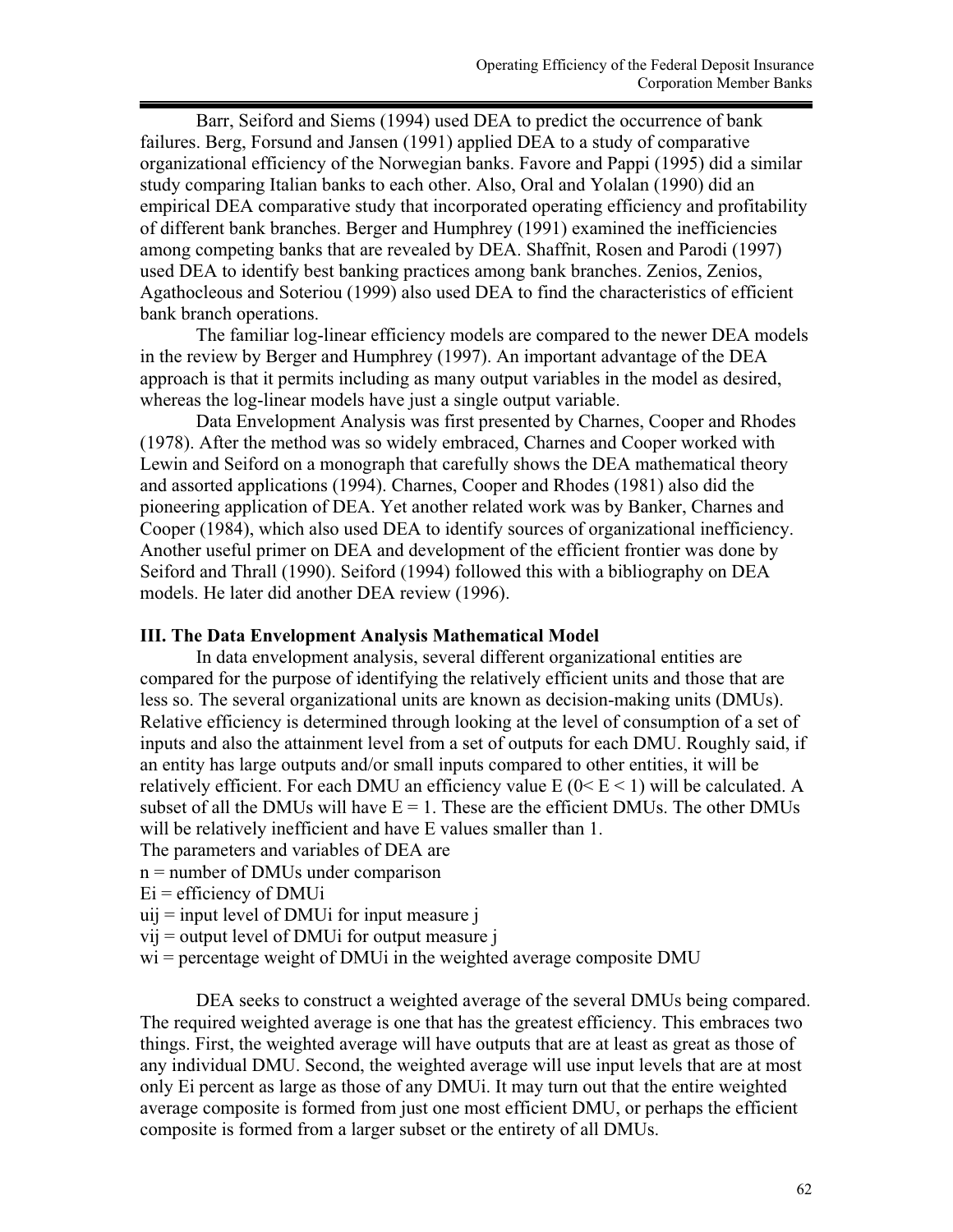The formal DEA model for DMUi is: Minimize:  $z = E_i$  (Ia) Subject to:

> $i=1$ *n*  $w_i = 1$  (Ib) = *n*  $i=1$  $v_{ij} w_i > v_{ij}$  all outputs j (Ic) *n*  $u_{ij} w_i < u_{ij} E_i$  all inputs j (Id)

all wi,  $Ei > 0$ 

=

 $i = 1$ 

 The objective function in (Ia) serves to determine the relative efficiency level Ei for DMUi. Constraint (Ib) forces the relative weights in the composite DMU to sum to one. This causes the individual weights to be percentages of the total composite entity. The constraints of (Ic) force the several outputs of the composite to be at least as large as the corresponding outputs from any individual DMU, which clearly is needed for an efficient entity. Finally, constraints (Id) require that the several inputs of the weighted average composite DMU be no greater than Ei% of those of any DMUi. As always in a linear programming formulation, the variables are also required to be nonnegative.

#### **IV. The Member Banks of the Federal Deposit Insurance Corporation**

 The FDIC provides deposit insurance to most of the nation's banks, including all of the major institutions. All banks with a national charter are required to belong to the system. The vitality of the banking system is a critically important national concern. The FDIC provides depositor protection by insuring the deposit liabilities of the member banks. The FDIC continually monitors bank performance through examinations and data submission. The collected data from these sources are aggregated and made available to the public through the FDIC web site (www2.fdic.gov/SDI/SOB). Essential operating statistics for the member institutions are collected annually. These include loan and lease volume, deposits, cash and receivables, value of premises and equipment, and aggregate equity capital, along with other related categories. This is the source that was used for the variables being used here.

 There are four input variables in this study. They are the number of participating institutions at the start of the year, the real value of cash plus receivables at the beginning of the year, the real value of bank premises and equipment at the beginning of the year and the real value of total equity capital at the beginning of the year. The real values were derived from the nominal values by dividing the nominal value by the value of the Consumer Price Index- All Urban Consumers, 1983-84 = 100. Real values are needed because the annual data values must be comparable in an efficiency comparison for the various years.

 The number of institutions is an interesting variable because of the number of mergers and consolidations over the years. These open the possibility of increasing the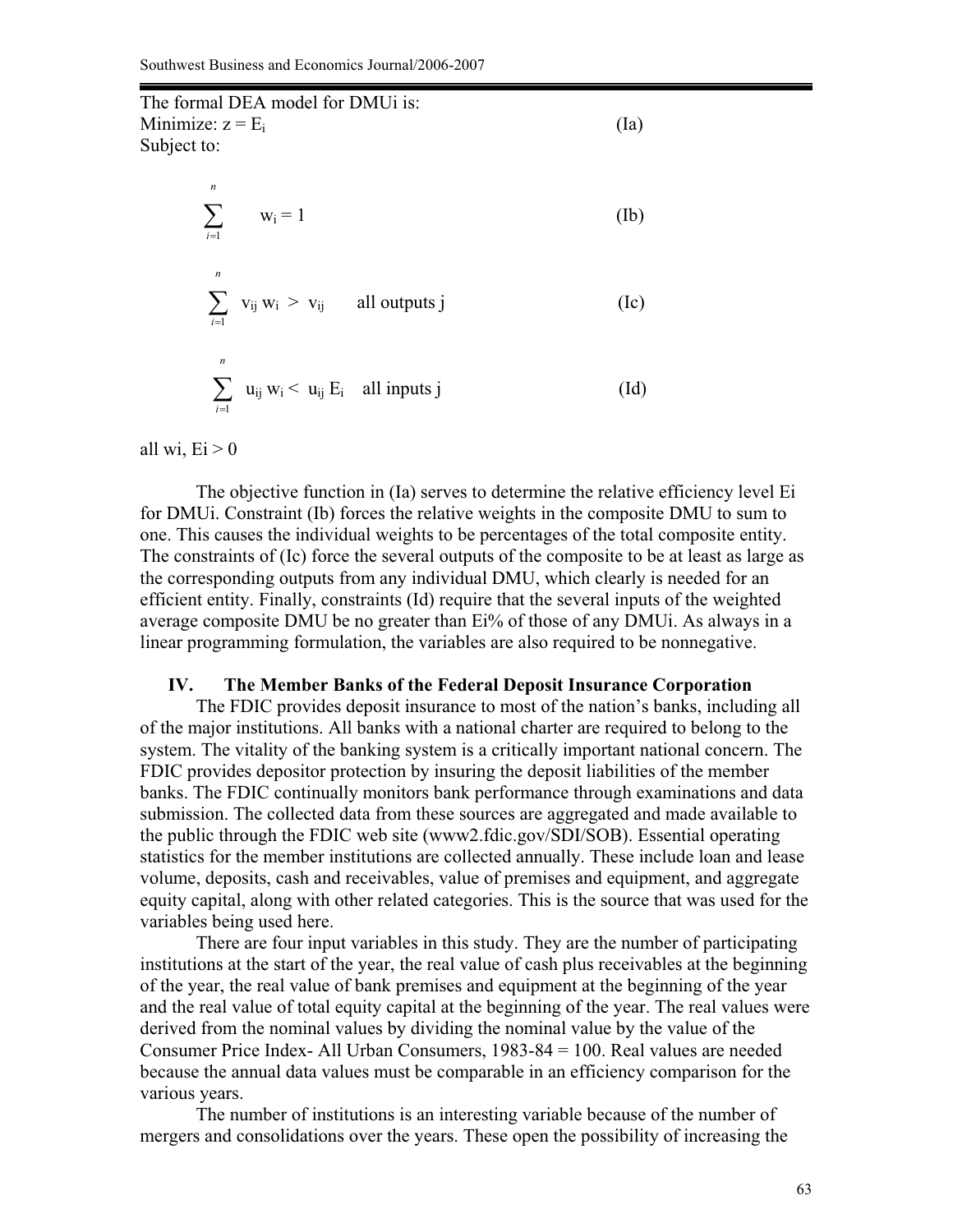industry's level of efficiency. In fact, in 1980 there were 14,434 member institutions, and that number steadily declined to 7630 in 2004.

 The other three input variables are included because they are necessary components of a banking operation. Cash and receivables are needed in the anticipation that loans can be granted during the year. Premises and equipment are necessary for customer contact and for processing ongoing operations. Equity capital is a limitation because of prudence and also regulations which do not permit excessive financial leverage. The national average has been approximately that the loan-to- capital ratio has not exceeded 150%.

 There are four output variables incorporated into the efficiency comparison: real annual pre-tax operating income, annual change in real net loans plus leases, annual change in real total deposits and the annual change in the book value of investment securities. These four output measures are useful because they all indicate the state of the financial health of the industry.

 The decision making units (DMUs) in this study are the annual values for the several input and output variables described above. The years used were 1980 to 2004, being 25 in all. Another DMU was introduced to circumvent a common problem in DEA. It is that the output of the linear programming model for any particular DMU will show a single DMU or a subset of all the DMUs as the efficient set. Then the comparable linear programming model is to be run for other DMUs as well. It is very possible that the efficient sets of DMUs from these successive models will not be identical. That is, individual DMUs are being compared for relative efficiency based upon differing standards of comparison. This problem is avoided by introducing IDEAL, a new DMU. IDEAL is formed by assigning to it the minimum values of all the input variables and the maximum values of all the output variables. IDEAL thus will have the greatest outputs and use the smallest inputs. It will automatically be the efficient DMU that will be used as the standard of comparison for each individual DMU. IDEAL will be the sole DMU in the optimal subset because it is weakly Pareto optimal. That is, in order for some other DMU to be taken as optimal, it would have to have some combination of inputs and outputs that are no worse than that obtained by IDEAL. This actually is possible, because the optimal linear programming solution might well have alternative optimal solutions, one of which is to have IDEAL as the sole optimal DMU, and other equally optimal solutions containing subsets of the remaining population DMUs. Because of this real possibility, IDEAL cannot generally be strongly Pareto optimal.

The linear programming DEA model of  $(Ia) - (Id)$  was developed with the FDIC data. It required creating a separate mathematical model for each year of the study, so 25 different linear programming models were prepared and solved. For the purpose of showing the model, the one for 1985 is presented in listing 1, and its optimal solution is given in listing 2. Note that there are 27 variables in the model. These are w1980, w1981, … , w2004, wIDEAL and Ei. These variables are the weights to be assigned to the optimal subset of DMUs among the 25 years, and they must sum to 1. IDEAL was created so that it will be the only optimal DMU. This is necessary to avoid a potential problem of having each year's efficiency being compared against optimal subsets that are not the same as the optimal subsets of other years. The optimal solution for 1985 had the efficiency  $E85 = .8775454$  and WIDEAL = 1.000, as expected. Therefore, 1985 was a year where aggregate bank operating efficiency was only 87% of what it was in the best years.

 The 25 DEA models were optimally solved and the pure technical efficiency values are found in the E1 column of Table 1. They are also shown graphically in Figure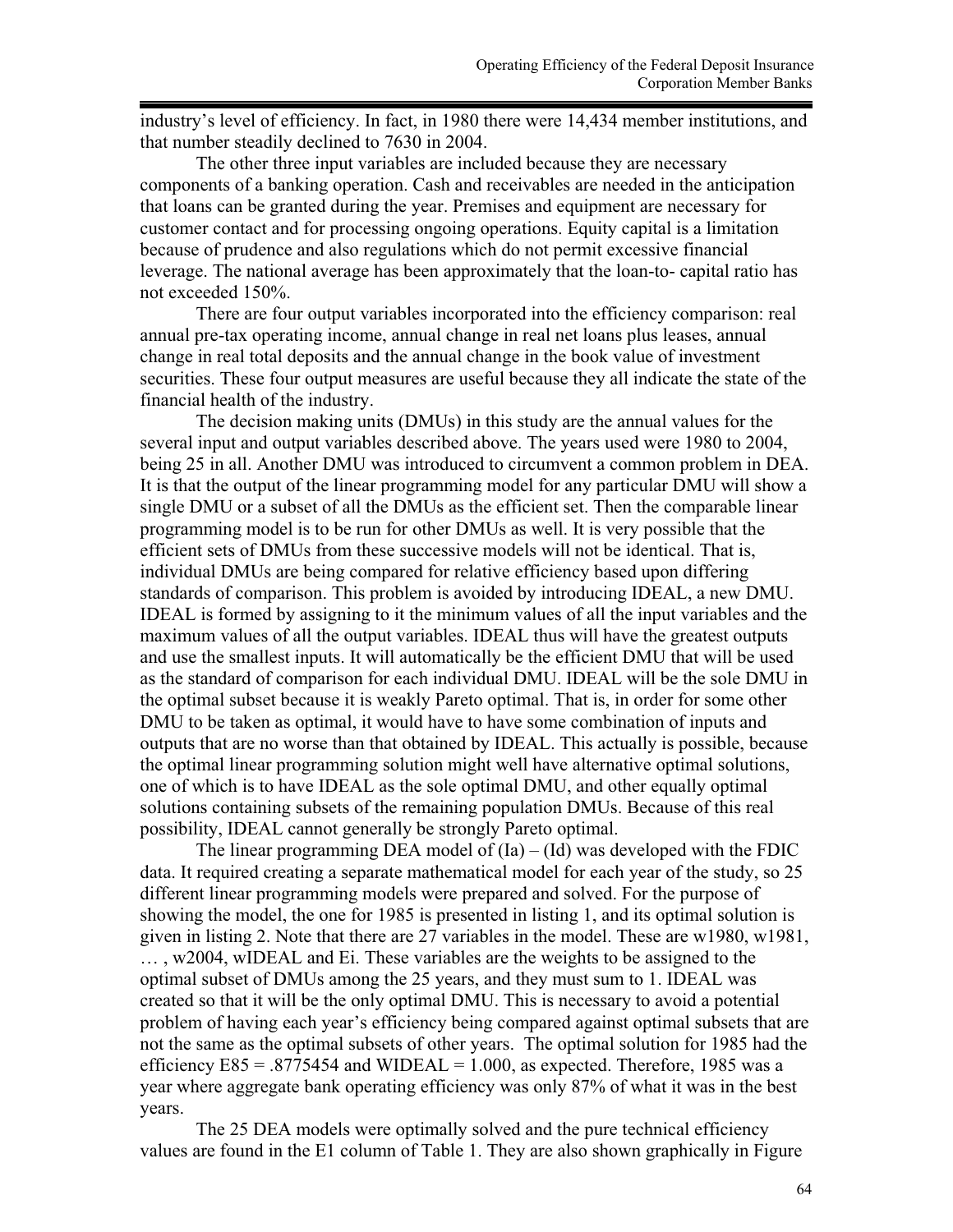1. The years of 100% efficiency are 1980, 1981, 1982, 1994 and 2004. All other years had inferior real operating performance because of combinations of excessive use of real inputs and/or substandard real outputs. There are not enough observations available to do a reliable time series study of the nature of the efficiency values over time. Even so, observation of Table 1 and Figure 1 likely would not provide support for the idea that there is a decided trend in aggregate industry efficiency. The question of a relationship between the level of efficiency and the strength of the economy is interesting, but formal conclusions would be difficult to state because of the virtual impossibility of having sufficient data for a time series analysis.

 An interesting observation is to be made concerning the pure technical efficiency results and the number of member institutions. The number of insured institutions decreased virtually monotonically over time. However, the calculated efficiency values have seemingly varied without a clear trend. This leaves a first impression that enhanced efficiency might not follow from consolidation. Consolidation does open the possibility that efficiency improvement might result from economies of scale because the surviving entities are bigger. The next section examines the nature of economies of scale over the study period.



**Figure 1: Annual FDIC Aggregate Member Bank Efficiency** 

### **V. Returns to Scale in the Banking Industry**

Linear programming model  $(Ia) - (Id)$  yields efficiency values Ei that are known as pure technical efficiency. The efficiency level is obtained through requiring the left side of constraint (Ia) to sum to one. The effect of this is to produce a convex frontier for the efficiency weights, which admits the possibility of variable returns to scale (Aly, Grabowski,et.al., 1990). If constraint (Ib) is removed, the solution to the problem gives an efficiency score that is called technical efficiency. The solution of this formulation assumes the presence of constant returns to scale. If the problem is solved with the righthand-side of (Ib) set as < 1 then the solution that emerges allows only nonincreasing returns to scale.

For convenience, designate the solution of the problem version with (Ib) set as  $=1$ as E1, the version with (Ib) set at  $\leq 1$  as E2 and the version with (Ib) removed as E3. Form the ratio  $S = E3/E1$ . If  $S = 1$  then there are constant returns to scale. When S is not equal to 1 there is scale inefficiency and returns to scale are either increasing or decreasing. If S is not equal to 1 and  $E1 = E2$  then there are decreasing returns to scale.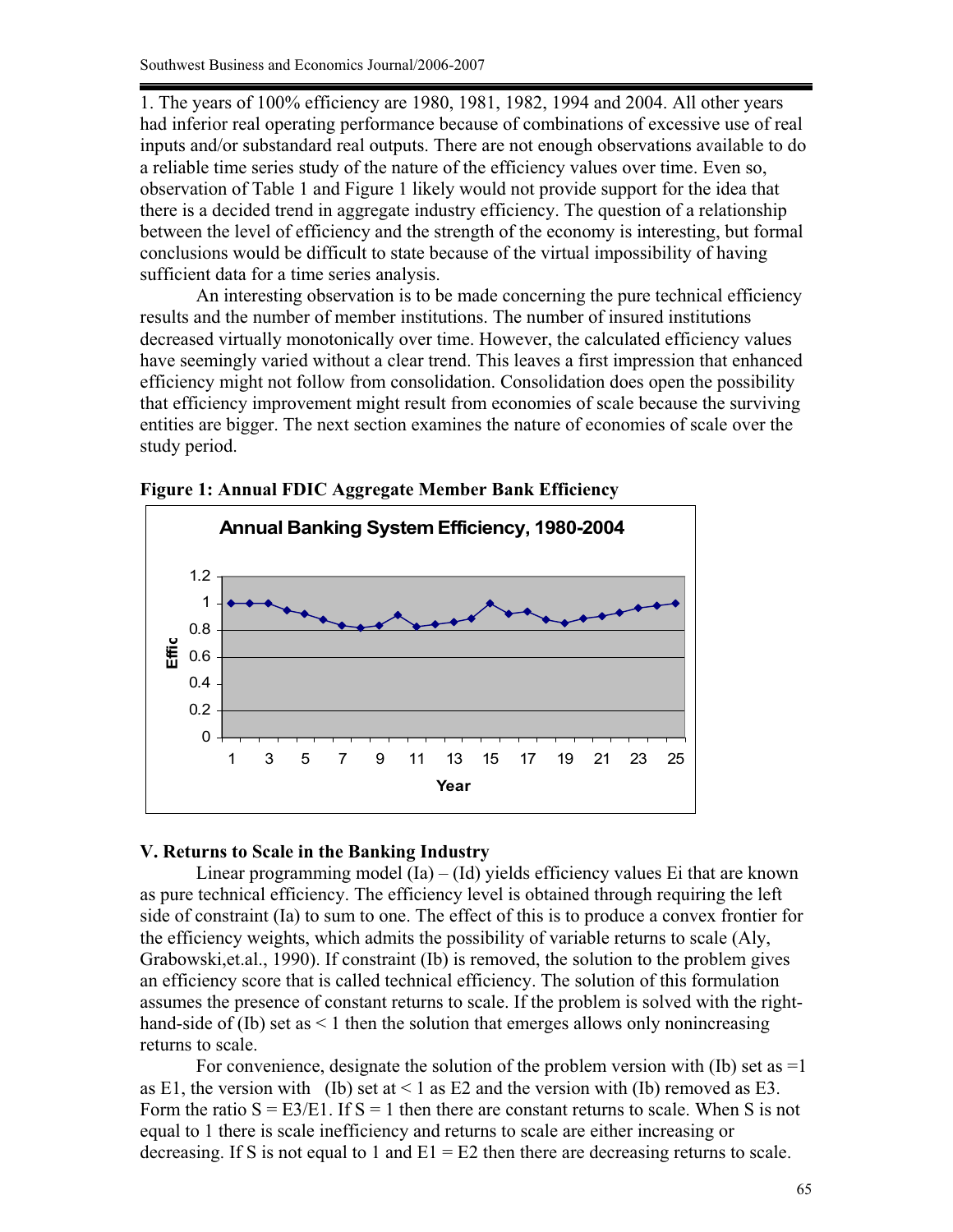Also, if S is not equal to 1 and E1 is not equal to E2 then there are increasing returns to scale.

 Table 1 contains the numerical results obtained from solving all three versions of the efficiency problem for all 25 years. It is interesting that the E2 and E3 values were identical in every year. The efficient frontiers for both versions are nonconvex. Note that the ratio  $S = E3/E1$  is generally less than 1. At the same time, the E1 and E2 values are almost always unequal. So the results for the years 1980 – 2001 are portrayed as having increasing returns to scale. This conclusion becomes gradually weaker in the later years because the S ratio approaches 1 starting in 1992. Finally, in years  $2002 - 2004$  there is no further evidence of increasing returns to scale, since the S ratio is either equal to 1 or nearly so.

### **Table 1: Annual Operating Efficiency**

| <b>VARIABLES:</b>        |      |          |        |                               |  |
|--------------------------|------|----------|--------|-------------------------------|--|
| <b>CASE</b>              | Year | E1       | E2     | E <sub>3</sub><br>$S = E3/E1$ |  |
| $\mathbf{1}$             | 1980 | 1.00000  | .2982  | .2982<br>.2982                |  |
| $\overline{2}$           | 1981 | 1.00000  | .2795  | .2795<br>.2995                |  |
| $\overline{3}$           | 1982 | 1.00000  | .2512  | .2512<br>.2512                |  |
| $\overline{\mathcal{A}}$ | 1983 | 0.974800 | .5614  | .5614<br>.5737                |  |
| 5                        | 1984 | 0.922300 | .6101  | .6101<br>.6624                |  |
| 6                        | 1985 | 0.877500 | .4096  | .4096<br>.4667                |  |
| $\overline{7}$           | 1986 | 0.832700 | .4210  | .4210<br>.5090                |  |
| 8                        | 1987 | 0.819300 | .1638  | .1638<br>.1999                |  |
| 9                        | 1988 | 0.838800 | .3010  | .3010<br>.3588                |  |
| 10                       | 1989 | 0.910600 | .2033  | .2033<br>.2232                |  |
| 11                       | 1990 | 0.823800 | .1792  | .1792<br>.2164                |  |
| 12                       | 1991 | 0.845100 | .4762  | .4762<br>.5634                |  |
| 13                       | 1992 | 0.856600 | .4641  | .4641<br>.5421                |  |
| 14                       | 1993 | 0.889100 | .4477  | .4477<br>.5035                |  |
| 15                       | 1994 | 1.00000  | .5749  | .5749<br>.5749                |  |
| 16                       | 1995 | 0.922200 | .5665  | .5665<br>.6142                |  |
| 17                       | 1996 | 0.939100 | .5980  | .6367<br>.5980                |  |
| 18                       | 1997 | 0.882100 | .6174  | .6174<br>.6999                |  |
| 19                       | 1998 | 0.853600 | .6187  | .6187<br>.7248                |  |
| 20                       | 1999 | 0.885400 | .7401  | .7401<br>.8358                |  |
| 21                       | 2000 | 0.905300 | .7350  | .8118<br>.7350                |  |
| 22                       | 2001 | 0.934300 | .7064  | .7064<br>.7560                |  |
| 23                       | 2002 | 0.961500 | .9615  | .9615<br>1.0000               |  |
| 24                       | 2003 | 0.985000 | .9824  | .9824<br>.9973                |  |
| 25                       | 2004 | 1.00000  | 1.0000 | 1.0000<br>1.0000              |  |

\_\_\_\_\_\_\_\_\_\_\_\_\_\_\_\_\_\_\_\_\_\_\_\_\_\_\_\_\_\_\_\_\_\_\_\_\_\_\_\_\_\_\_\_\_\_\_\_\_\_\_\_\_

 This closer look at returns to scale has shown that the initial impression that economies are not realized as mergers and consolidations continue is not justified. The industry has continued to benefit from increasing returns to scale, so the incentive for consolidations exists. Because the results from the most recent years indicate that the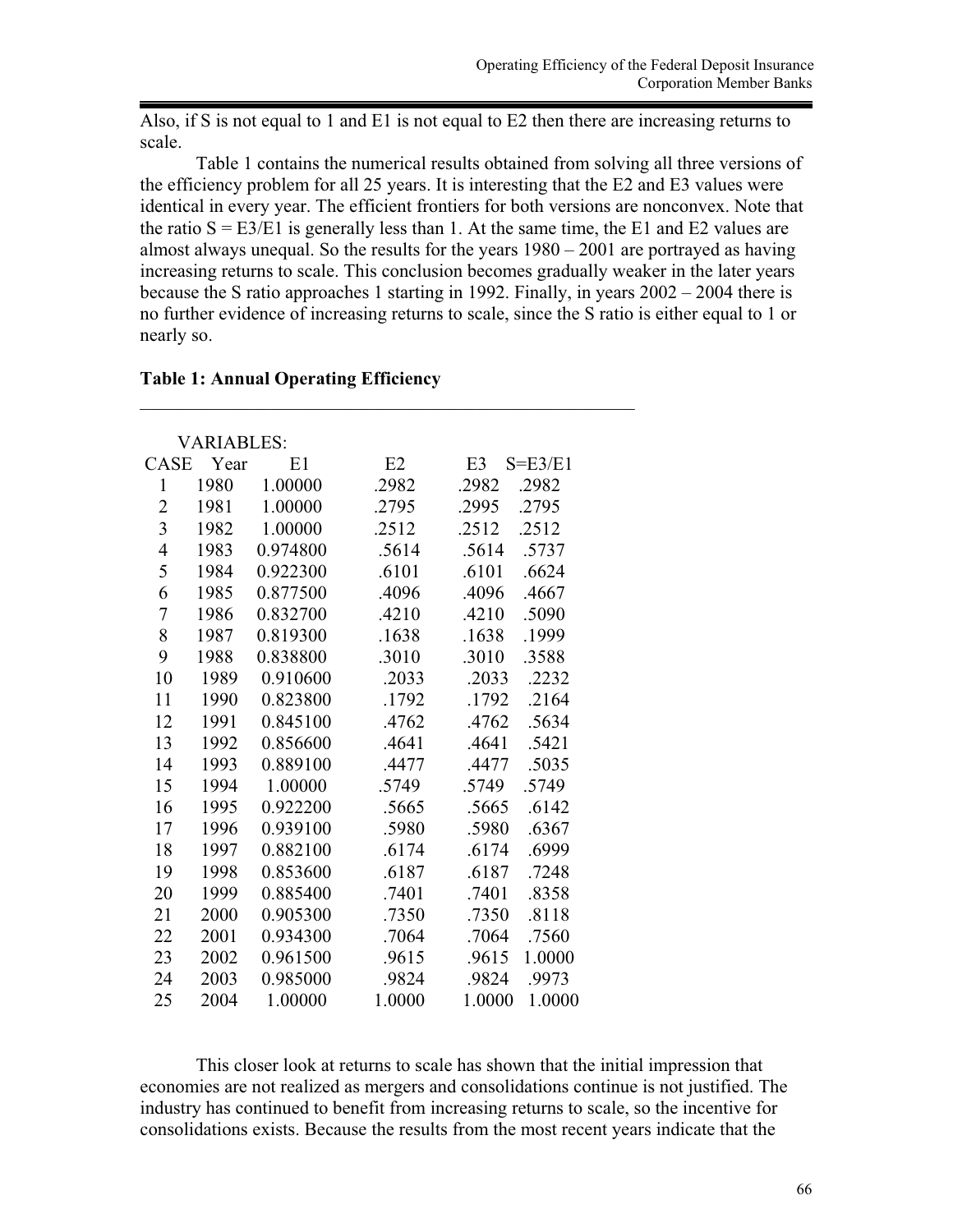incentive has diminished, it will be interesting to note whether or not the pace of consolidation continues.

## **VI. Conclusion**

 An efficiency study of the aggregate performance of the member banks of the FDIC system has been carried out here. It was found that pure technical efficiency for the industry has fluctuated nonmonotonically over the years of the study (1980 – 2004). Further analysis has shown that real returns to scale have been generally increasing, but at a decreasing rate. In the most recent years the level of returns to scale has flattened out to being constant. The industry appears to be attaining an optimal level of pure technical efficiency, so it remains a matter of great interest to see if there will continue to be interest more real growth and consolidation.

# **References**

- Athanassopoulos, A. D. & Giokas, D. (2000). The use of data envelopment analysis in banking institutions: Evidence from the commercial bank of Greece. *Interfaces 30*, 81.
- Ali, H., Grabowski, R., Pasurka, C., & Rangan, N. (1990). Technical, scale and allocative efficiencies in U.S. banking: An empirical investigation. *The Review of Economics and Statistics, 72*, 211-218.
- Banker, R. D. (1984). Estimating most productive scale size using data envelopment analysis. *European Journal of Operational Research 17*, 35-44.
- Banker, R. D., Charnes, A., & Cooper, W.W. (1984). Some models for estimating technical and scale inefficiencies in data envelopment analysis. *Management Science 30*(9), 1078-1092.
- Banker, D. R., & Thrall, R. M. (1992). Estimation of returns to scale using data envelopment analysis. *European Journal of Operational Research 62*, 74-84.
- Barr, R. S., Seiford, L. M., & Siems, T. F. (1994). Forecasting bank failure: A nonparametric frontier approach. *Recherches Economiques de Louvain 60*, 417- 429.
- Berg, S.A., Forsund, F., & Jansen, E. (1991). Technical efficiency of Norwegian Banks: A nonparametric approach to efficiency measurement. *Journal of Productivity Analysis 2,* 127-142.
- Berger, A. N., & Humphrey, D. B. (1991). The dominance of inefficiencies over scale and product mix economies in banking. *Journal of Monetary Economics 28*, 117-148.
- Berger, A. N., & Humphrey, D. B. (1997). Efficiency of financial institutions: International survey and directions for future research. *European Journal of Operational Research 98*, 175-212.
- Charnes, A., Cooper, W. W., Lewin, Y. A., & Seiford, M. L. (1994). Data envelopment a analysis: Theory, methodology and application. *Kluwer Academic Publishers, Boston.*
- Charnes, A., Cooper, W. W., & Rhodes, E. Measuring the efficiency of decision-making units. *European Journal of Operational Research 2*, 427-444.
- Charnes, A., Cooper, W. W., & Rhodes, E. (1981). Evaluating program and managerial efficiency: An application of data envelopment analysis to program follow through. *Management Science 27*(6), 668-697.
- Favore, C., & Pappi, L. (1995). Technical efficiency and scale efficiency in the Italian Banking Sector: A nonparametric approach. *Applied Economics 27*, 349-366.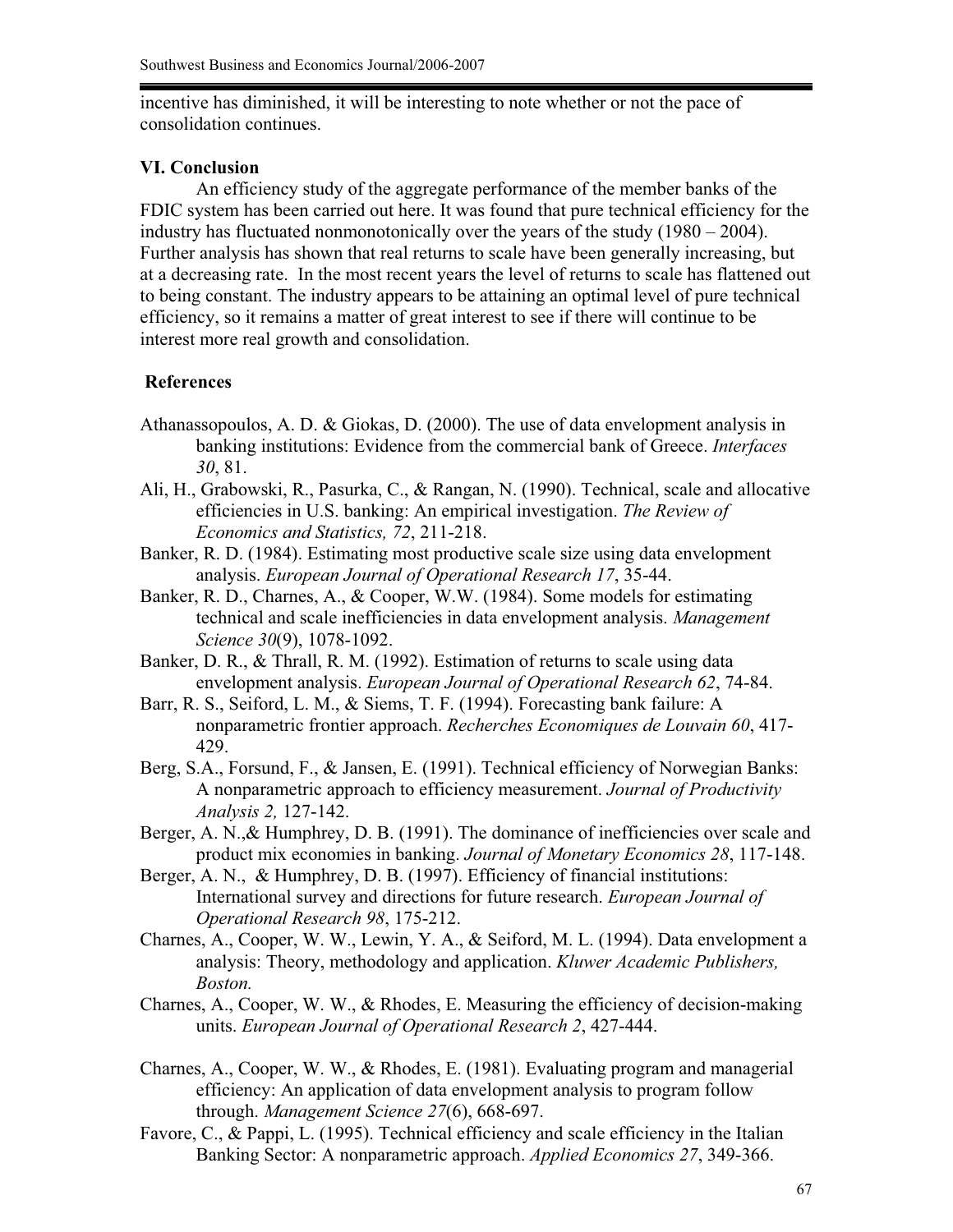- Ferrier, G., & Lovell, A. K. (1990). Measuring cost efficiency in banking: Econometric and linear programming evidence. *Journal of Econometrics 46*, 229-245.
- Kraft, E., & Tirtigolu, D. (1980). Bank efficiency in Croatia: A stochastic frontier analysis. *Journal of Comparative Economics 26*, 282-300.
- Oral, M., & Yolalan, R. (1990). An empirical study on measuring operating efficiency and profitability of bank branches. *European Journal of Operational Research, 46* 282-294.
- Rangan, N., Grabowski, R., Aly, H. Y., & Paruska, C. (1988). The technical efficiency of U.S. Banks. *Economic Letters 28*, 169-175.
- Seiford, L. M. (1994). A DEA bibliography in Charnes, Cooper and Lewin, data envelopment analysis, theory, methodology and application. Kluwer Academic Publishers: Boston.
- Seiford, L. M. (1996). Data envelopment analysis: The evolution of the state of the art (1978-1995). *The Journal of Productivity Analysis 7*, 99-137.
- Seiford, L. M., & Thrall, R. M. (1990). Recent developments in DEA: The mathematical programming approach to frontier analysis. *Journal of Econometrics 46* (1), 7-38.
- Shaffnit, C., Rosen, D., & Paradi, J. C. (1997). Best practice analysis of bank branches: An application of DEA in a large Canadian Bank. *European Journal of Operational Research, 98,* 269-289.
- Sherman, H. D., & Gold, F. (1985). Bank branch operating efficiency Evaluation with data envelopment analysis. *Journal of Banking and Finance 9*, 297-315.
- Zenios, C.V., Zenios, A. S., Agathocleous, K, & Soteriou, A. (1999). Benchmarks of the efficiency of bank branches. *Interfaces 29*, 37-51.

\_\_\_\_\_\_\_\_\_\_\_\_\_\_\_\_\_\_\_\_\_\_\_\_\_\_\_\_\_\_\_\_\_\_\_\_\_\_\_\_\_\_\_\_\_\_\_\_\_\_\_\_\_\_\_\_\_\_\_\_\_\_\_\_\_\_\_\_

### **Listing 1: The Linear Programming DEA Formulation for 1985**

# MIN E85

SUBJECT TO

 2) W04 + W03 + W02 + W01 + W00 + W99 + W98 + W97 + W96 + W95 + W94  $+$  W93 + W92 + W91 + W90 + W89 + W88 + W87 + W86 + W85 + W84 + W83  $+$  W82 + W81 + W80 + WIDEAL = 1 3) - 14496 E85 + 7769 W04 + 7887 W03 + 8080 W02 + 8315 W01 + 8581 W00 + 8774 W99 + 9143 W98 + 9530 W97 + 9942 W96 + 10452 W95 + 10960 W94 + 11466 W93 + 11927 W92 + 12347 W91 + 12715 W90 + 13137 W89 + 13723 W88 + 14210 W87 + 14417 W86 + 14496 W85 + 14469 W84 + 14451 W83 + 14414 W82 + 14434 W81 + 14364 W80 + 7769 WIDEAL  $\leq 0$  4) - 3115632 E85 + 2105638 W04 + 2133667 W03 + 2204067 W02 + 2148261 W01 + 2199613 W00 + 2188362 W99 + 2212763 W98 + 2141412 W97 + 2011298 W96 + 2048217 W95 + 1889001 W94 + 2124569 W93 + 2238341 W92  $+ 2433174 W91 + 2824471 W90 + 3005603 W89 + 3154390 W88 + 3461046 W87$  + 3166258 W86 + 3115632 W85 + 3432228 W84 + 3463378 W83 + 3601870 W82  $+ 4028021$  W81 + 4222672 W80 + 1889001 WIDEAL  $\leq 0$  5) - 377902 E85 + 459427 W04 + 453135 W03 + 440447 W02 + 432772 W01 + 440148 W00 + 442636 W99 + 437487 W98 + 418581 W97 + 411794 W96 + 403048 W95 + 397582 W94 + 384273 W93 + 378493 W92 + 383622 W91 + 393548 W90 + 388809 W89 + 386582 W88 + 395690 W87 + 389265 W86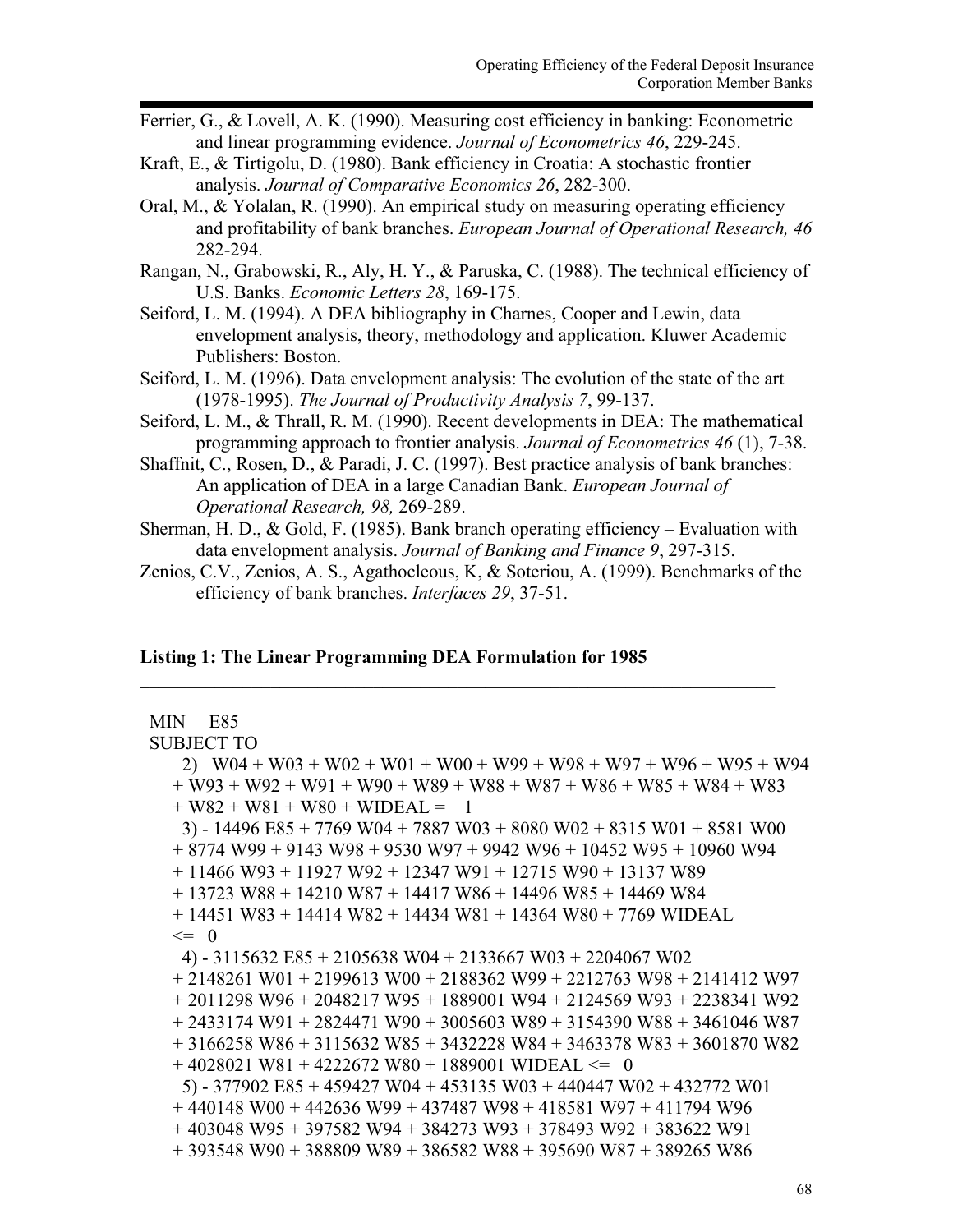+ 377902 W85 + 369924 W84 + 367520 W83 + 352020 W82 + 334191 W81  $+ 324228$  W80 + 324228 WIDEAL  $\leq 0$  6) - 1483072 E85 + 3760487 W04 + 3598935 W03 + 3352322 W02 + 3079883 W01 + 2879291 W00 + 2835773 W99 + 26046430 W98 + 2391611 W97 + 2293769 W96 + 21058320 W95 + 20518420 W94 + 18774240 W93 + 1701168 W92 + 1672656 W91 + 1651795 W90 + 1661415 W89 + 1590237 W88  $+ 1661894 W87 + 1571726 W86 + 1483072 W85 + 1411014 W84 + 1335056 W83$  $+ 1301463$  W82 + 1305752 W81 + 1339407 W80 + 1301463 WIDEAL  $\leq 0$  7) 793723 W04 + 791623 W03 + 707516 W02 + 600173 W01 + 644448 W00 + 663502 W99 + 553768 W98 + 555606 W97 + 505409 W96 + 487559 W95  $+ 456325$  W94 + 399706 W93 + 299735 W92 + 165504 W91 + 172664 W90 + 193581 W89 + 284937 W88 + 57919 W87 + 168406 W86 + 202723 W85 + 193879 W84 + 189718 W83 + 199430 W82 + 222596 W81 + 236711 W80 + 793723 WIDEAL >= 202723 8) 1925302 W04 + 975779 W03 + 1149799 W02 - 260083 W01 + 1194688 W00 + 1084875 W99 + 1315040 W98 + 613455 W97 + 843837 W96 + 1172507 W95 + 1048638 W94 + 417179 W93 - 571951 W92 - 1053529 W91 - 444671 W90 + 224858 W89 + 277359 W88 - 99485 W87 + 822352 W86 + 600979 W85 + 1273525 W84 + 515279 W83 + 227498 W82 + 108873 W81  $-672274$  W80 + 1925302 WIDEAL >= 600979 9) 2275699 W04 + 1262414 W03 + 1351217 W02 + 446411 W01 + 1276039 W00 + 410329 W99 + 1266443 W98 + 941874 W97 + 510929 W96 + 470300 W95 + 334570 W94 - 173974 W93 - 498136 W92 - 543374 W91 - 275870 W90 - 3202 W89 - 2929 W88 - 276513 W87 + 1150272 W86 + 793326 W85 + 392479 W84 + 823492 W83 + 197183 W82 - 496917 W81 - 796151 W80 + 2275699 WIDEAL >= 793326 10) 297340 W04 + 494910 W03 + 799047 W02 + 354895 W01 - 15848 W00 + 270274 W99 + 579184 W98 + 329356 W97 - 217766 W96 - 232791 W95 - 236912 W94 + 281195 W93 + 432943 W92 + 450213 W91 + 120879 W90 - 25660 W89 - 52933 W88 + 159798 W87 + 340242 W86 + 373025 W85 - 549310 W84 + 460238 W83 + 66670 W82 - 211798 W81 + 31765 W80

 $+ 799047$  WIDEAL  $\geq 373025$ 

END